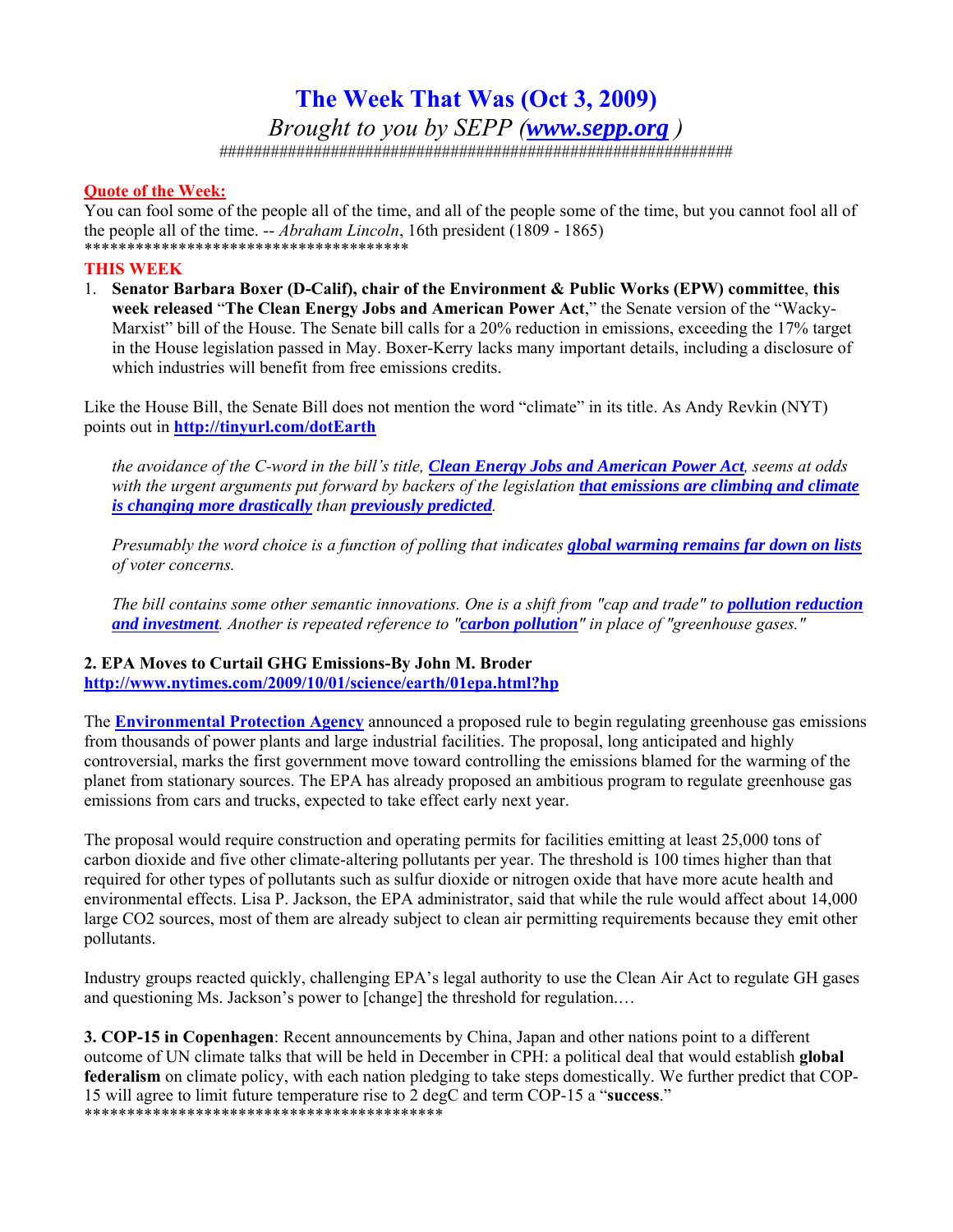#### **SEPP Science Editorial #30-2009 (10/3/09)**  *By S. Fred Singer, President, SEPP*

#### **UNEP updates IPCC and brings back the 'Hockeystick' (Part 1)**

The UN's Environment Program has released a report that claims to update IPCC-4. It is edited by Catherine McMullen and Jason Jabbour and can be downloaded at **www.unep.org/compendium2009** /.

It exaggerates and sensationalizes the IPCC-4 Summary Report. Much to my surprise, it brings back the discredited hockeystick [see Fig 1.3 on p.5]. The graph shows no error bars and no distinction between proxy and instrumented data. Its caption cites the author as Hanno (2009); but he is not listed in the References. Apparently, the reference comes from Wikipedia! See the **Wikipedia hockeystick fiasco http://wattsupwiththat.com/2009/09/27/more-on-the-hanno-wikipedia-graph-in-the-un-climate-report/** 

A few gems from the UNEP Report are shown below. **http://www.sustainablebusiness.com/index.cfm/go/news.display/id/18939** .

*My comments are in the square brackets […]:* 

- "The pace and scale of climate change may now be outstripping even the most sobering predictions of the Intergovernmental Panel of Climate Change (IPCC), according to the findings of a new report by the United Nations Environment Programme (UNEP)." *[Just shows that the IPCC cannot be trusted]*
- "This analysis of the very latest, peer-reviewed science indicates that many predictions at the upper end of the IPCC's forecasts are becoming ever more likely." *[Meanwhile, the climate has been cooling and will likely continue to cool]*
- "Some scientists are now warning that **sea levels** could rise by up to two meters by 2100 and five to ten times that over following centuries." *[That's more than ten times the NIPCC estimate; we'll soon see who's right]*

\*\*\*\*\*\*\*\*\*\*\*\*\*\*\*\*\*\*\*\*\*\*\*\*\*\*\*\*\*\*\*\*\*\*\*\*\*\*\*\*\*\*\*\*\*\*\*\*\*\*\*\*\*\*\*\*\*\*\*\*\*\*\*\*\*\*\*

#### **NEWS YOU CAN USE**

In *State of Connecticut et al. v. American Electric Power et al*., the 2nd U.S. Court of Appeals decided that states and other plaintiffs have the right to sue five electric utilities AEP, Cinergy, Southern Co., Excel Energy, and the Tennessee Valley Authority for creating a public nuisance by emitting CO2 and thus contributing to global warming. . . Ironically, these utilities have for years lobbied for carbon cap-and-trade schemes. Instead of opposing climate alarmism, they have helped promote it.

*SEPP comment*: The 2nd Circuit Court has remanded the case back to the District Court for trial. This means that the case must now be tried on its merits: i.e. plaintiffs will have to show that the emission of CO2 by the defendants has a climate impact that is both (1) appreciable and (2) adverse.

On (1): This devolves into two separate issues:

(a)The curtailment of emissions must result in a detectable effect on atmospheric CO2 concentration -- a measurement problem;

(b) A change in CO2 level must produce a detectable warming -- an issue of climate models vs observations

On (2): Plaintiffs must demonstrate that a warming would have consequences that produce net damages rather than net benefits.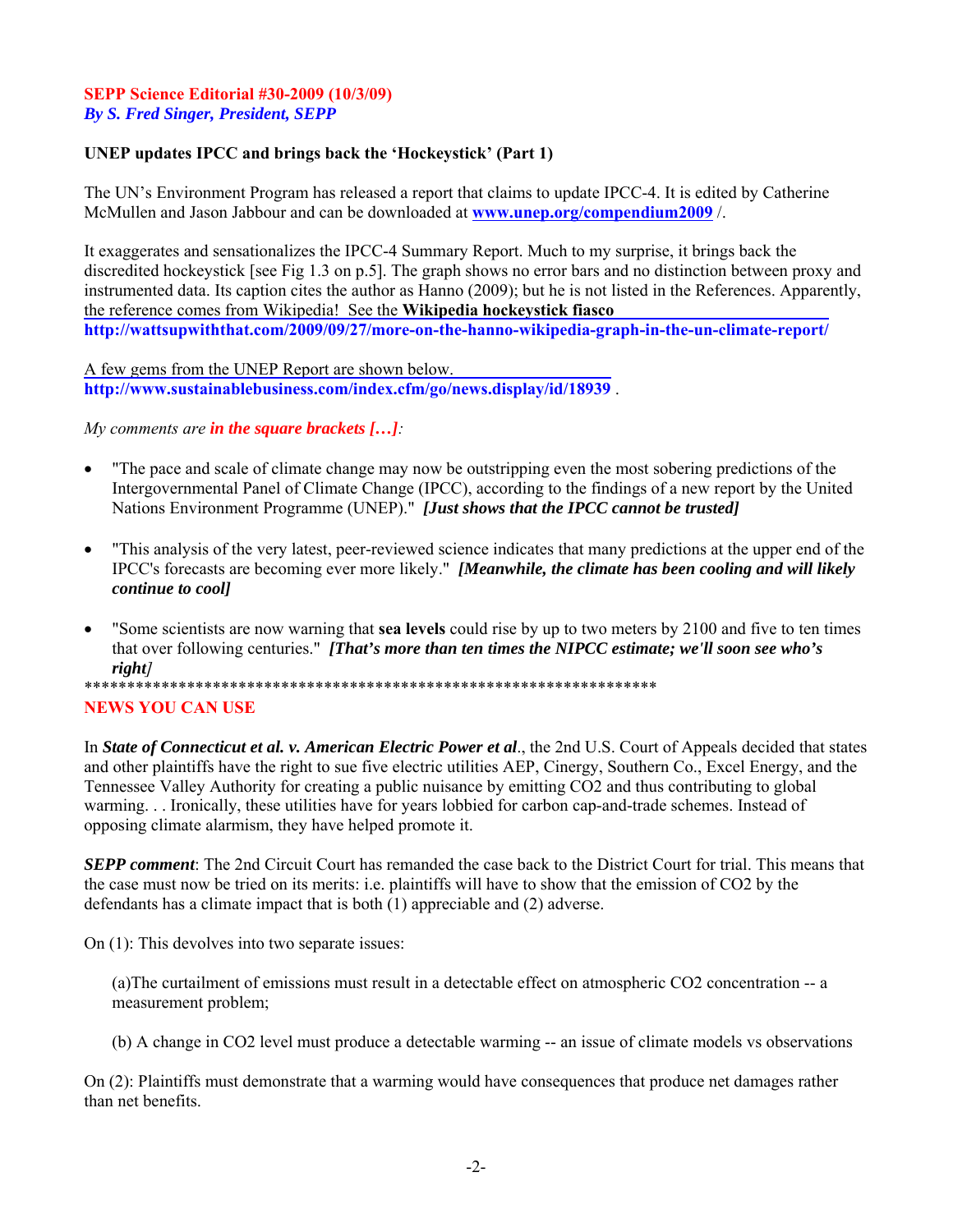Plaintiffs would likely invoke the IPCC. Defendants could invoke the NIPCC -- and would win the case, IMHO. Or, plaintiffs might invoke the EPA's Endangerment Finding. But that option is even weaker than the IPCC's. I hope that they will invoke the just-released UNEP report – the weakest of all. \*\*\*\*\*\*\*\*\*\*\*\*\*\*\*\*\*\*\*\*\*\*\*\*\*\*\*\*\*\*\*\*\*\*\*\*\*\*\*\*\*\*\*\*\*\*

**Keeping Climate Out of a Climate Bill's Title** 

By **ANDREW C. REVKIN**, **http://dotearth.blogs.nytimes.com/2009/09/30/another-climate-bill-avoids-the-word-climate/** 

Senate leaders, in unveiling their **[long-expected climate bill](http://www.nytimes.com/2009/09/30/us/politics/30climate.html?ref=earth)** today, followed the lead of their **[colleagues in the](http://www.opencongress.org/bill/111-h2454/show)  [House](http://www.opencongress.org/bill/111-h2454/show)**: the word 'climate' is not mentioned in the bill's title. How far things have come, or retreated, since the **[Climate Stewardship Act of 2003](http://www.pewclimate.org/policy_center/analyses/s_139_summary.cfm)**, the **[Safe Climate Act of 2007](http://www.wired.com/threatlevel/2007/03/waxman_introduc/)** or even the **[Climate Security Act of 2008](http://www.pewclimate.org/analysis/l-w)**.

The avoidance of the C-word in the bill's title, Clean **[Energy Jobs and American Power Act](http://epw.senate.gov/public/index.cfm?FuseAction=Majority.PressReleases&ContentRecord_id=0c00344c-802a-23ad-4f4d-edb0c9408d2e)**, seems at odds with the urgent arguments put forward by backers of the legislation that **[emissions are climbing and climate is](http://www.unep.org/Documents.Multilingual/Default.asp?DocumentID=596&ArticleID=6326&l=en)  [changing more drastically](http://www.unep.org/Documents.Multilingual/Default.asp?DocumentID=596&ArticleID=6326&l=en)** than **[previously predicted](http://dotearth.blogs.nytimes.com/2007/11/16/a-4th-climate-warning-anybody-listening/)**. Presumably, the word choice is a function of polling that indicates **[global warming remains far down on lists](http://www.nytimes.com/2009/01/23/science/earth/23warm.html?ei=5124&en=18c2a8f5c8c461d2&ex=1390453200&partner=digg&exprod=digg&pagewanted=all)** of voter concerns.

The bill contains some other semantic innovations. One is a shift from "cap and trade" to **[pollution reduction](http://www.google.com/hostednews/ap/article/ALeqM5iT-0No2yFXcfgIt4YInrsQM5E5FAD9B1SODG0)  [and investment](http://www.google.com/hostednews/ap/article/ALeqM5iT-0No2yFXcfgIt4YInrsQM5E5FAD9B1SODG0)**. Another is repeated reference to "**[carbon pollution](http://www.huffingtonpost.com/john-kerry/taking-control-of-our-ene_b_304882.html)**" in place of "greenhouse gases."

======================================================= For more on **semantics**, see **http://www.dailykos.com/story/2009/5/19/733303/** -On-Framing-the-Environment:-The-EcoAmerica-Report

<u>.</u><br>\*\*\*\*\*\*\*\*\*\*\*\*\*\*\*\*\*\*\*\*\*\*\*\*\*\*\*\*\*\*\*\*\*

**Brian Sussman** is an award-winning former television meteorologist and current radio host on KSFO, San Francisco. His forthcoming book, *Global Whining: confidence to confront the biggest scam in history*, will be published by WND Books and available early next year.

Read his essay at: **http://www.americanthinker.com/2009/10/gore\_and\_google\_pants\_on\_fire.html** \*\*\*\*\*\*\*\*\*\*\*\*\*\*\*\*\*\*\*\*\*\*\*\*\*\*\*\*\*\*\*\*\*\*\*\*\*\*\*\*\*\*\*\*\*\*\*\*\*\*\*\*\*\*\*\*\*\*\*\*\*\*\*

**http://www.nctimes.com/news/state-and-regional/article\_ac9aa3a3-ca26-5afd-9fd9-c084f162c292.html** 

AP, Sept 18, 2009 - BrightSource Energy Inc. has dropped plans to build a **solar thermal power facility** in the eastern **Mojave** Desert where a U.S. senator wants to turn the land into a national monument. The move was welcomed by environmentalists, who opposed the solar development on part of the Broadwell Dry Lake in San Bernardino County that is home to unique plants and animals.

\*\*\*\*\*\*\*\*\*\*\*\*\*\*\*\*\*\*\*\*\*\*\*\*\*\*\*\*\*\*\*\*\*

**Antarctic Ice Expanding**: The Scientific Committee on Antarctic Research this week noted the South Pole had shown significant cooling in recent decades, **[according to the Australian](http://click.icptrack.com/icp/relay.php?r=3604470&msgid=207903&act=P8PE&c=174876&admin=0&destination=http%3A%2F%2Fwww.news.com.au%2Fstory%2F0%2C27574%2C25348657-401%2C00.html)**. The results of ice-core drilling and sea ice monitoring indicate ice is expanding in much of Antarctica. \*\*\*\*\*\*\*\*\*\*\*\*\*\*\*\*\*\*\*\*\*\*\*\*\*\*\*\*\*\*\*\*\*\*\*\*\*\*\*\*\*\*\*\*\*\*\*\*\*\*\*

Real threats to the planet: **asteroid impacts** – not Global Warming: The number of observed NEO (Near Earth Objects) has risen from 600 (in 1999) to 6000 (in 2009) -- with 800 of diameter >1km, and steadily increasing **http://neo.jpl.nasa.gov/stats/** \*\*\*\*\*\*\*\*\*\*\*\*\*\*\*\*\*\*\*\*\*\*\*\*\*\*\*\*\*\*\*\*\*\*\*\*\*\*\*\*

#### **BELOW THE BOTTOM LINE**

"**Moon Ignores Sun**" Ban Ki Moon ( U.N. chief ) addressing press conference in NYC, regarding proof of 'global warming' : "I recently traveled to the Arctic Circle, and I could see the ice melting" *Hello ... it was LATE SUMMER !!*  \*\*\*\*\*\*\*\*\*\*\*\*\*\*\*\*\*\*\*\*\*\*\*\*\*\*\*\*\*\*\*\*\*\*\*\*\*\*\*\*\*\*\*\*\*\*\*\*\*\*\*\*\*\*\*\*\*\*\*\*\*\*\*\*\*\*

**From "Best of the Web" (***WSJ***) 9/24/2009: Climate Change Keeps Changing!** 

"Georgia Drought of 'Historical Proportions': Climate Change Hits the Backyard; Global Warming 'Worst-Case Scenario' Drought Unfolding in Dixie?"--headline and subheadline, **[TheDailyGreen.com](http://www.thedailygreen.com/environmental-news/latest/7363)**, Sept. 29, 2007 "Georgia's 'Historic' Rain Kills 7 as Emergency Issued"--**[headline, Bloomberg](http://www.bloomberg.com/apps/news?pid=20601087&sid=alyHXmEODehY)**, Sept. 22, 2009 "North Pole May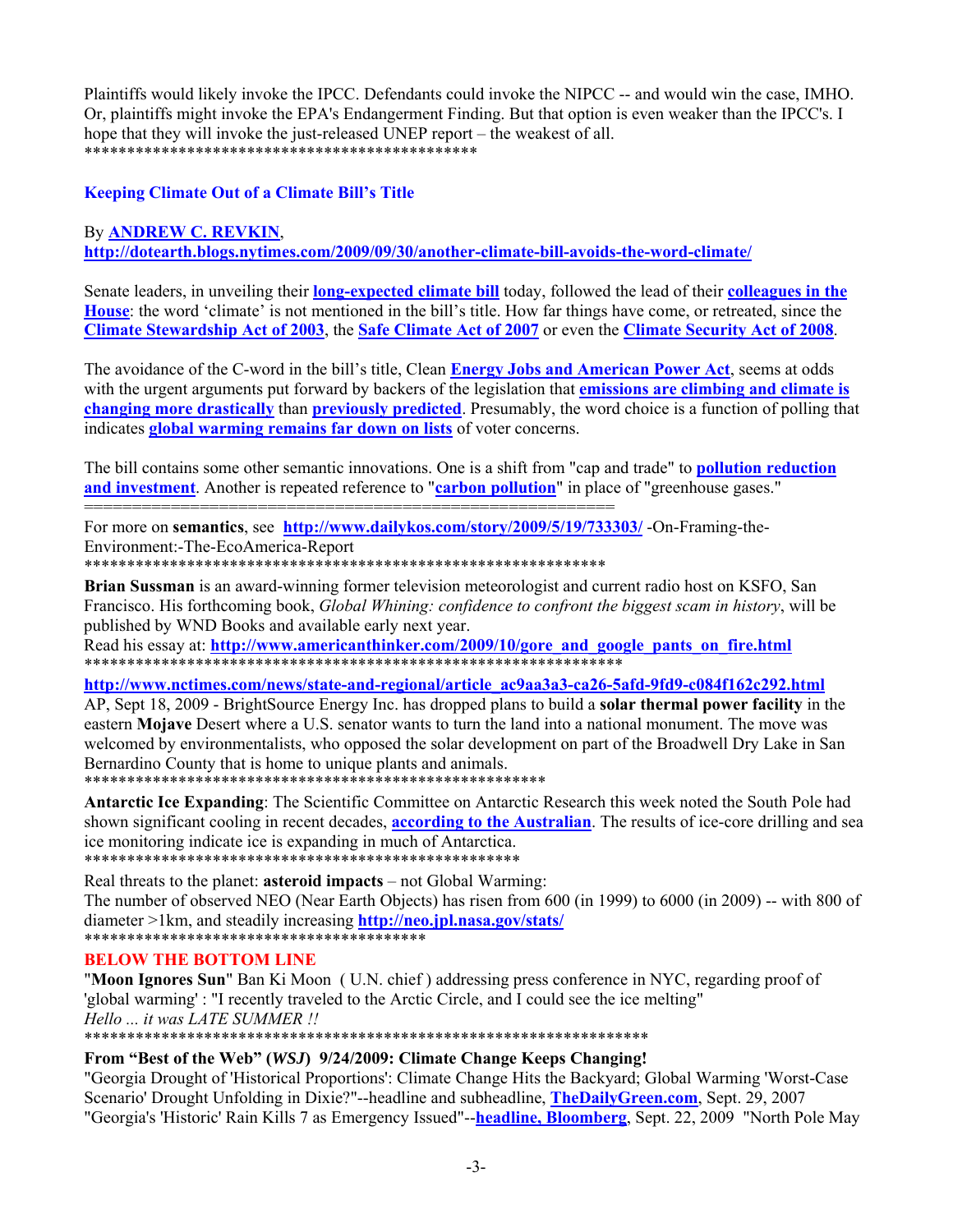Be Ice-Free for First Time This Summer"--**[headline, National Geographic Web site](http://news.nationalgeographic.com/news/2008/06/080620-north-pole.html)**, June 20, 2008 "Arctic Ice to Last Decades Longer Than Thought?"--**[headline, National Geographic Web site](http://news.nationalgeographic.com/news/2009/09/090921-arctic-sea-ice.html)**, Sept. 21, 2009

Scientifically, what does this tell us about the climate-change models used to make hysterical claims?

- 1. They're completely wrong and should be jettisoned or
- 2. They speak to a larger truth and should be used -- and heretics skeptics shunned

Which option would a real scientist choose, and which one would a political hack with interests in glomming onto big government grants choose?

#### *OK, let's not always see the same hands.*  \*\*\*\*\*\*\*\*\*\*\*\*\*\*\*\*\*\*\*\*\*\*\*\*\*\*\*\*\*\*\*

Supermodel Gisele Bündchen is teaming up with the United Nations Environment Program to be a **[Goodwill](http://www.un.org/apps/news/story.asp?NewsID=32130) [Ambassador](http://www.un.org/apps/news/story.asp?NewsID=32130)**. "In her new role, Ms. Bündchen will help the agency raise awareness and inspire action to protect the environment, taking on some of the biggest threats facing the planet, such as climate change and environmental degradation," according to the U.N. "The environment has always been my passion," she said **http://www.un.org/apps/news/story.asp?NewsID=32130**

\*\*\*\*\*\*\*\*\*\*\*\*\*\*\*\*\*\*\*\*\*\*\*\*\*\*\*\*\*\*\*\*\*\*\*\*\*\*\*\*\*\*\*\*\*\*\*\*\*\*\*\*\*\*\*\*\*\*\*\*\*\*\*\*\*\*\*\*\*\*\*\*\*\*\*\*\*

**http://www.businessdailyafrica.com/Company%20Industry/-/539550/664964/-/u6jhmrz/-/** 

Animals are becoming bolder as the effects of climate change take their toll on them.

Hippopotamus have been witnessed eating fruits on farms such as pawpaws and bananas, while elephants have become more violent.

################################## **ARTICLES** 

- **1. Curtain rises on Senate struggle over climate legislation John M. Broder**
- **2. A death spiral for climate alarmism, redux? Kenneth Green**
- **3. Reasonable responses to climate change H. Sterling Burnett**
- **4. Costly carbon cuts**
- **5. EC vs EU court BBC and Cooler Heads**

**6. Treemometers: a new scientific scandal –Andrew Orlowski** 

**7. Boxer pays off GE in climate bill – Steve Milloy** 

**8. Company backed by Gore gets taxpayer millions**  \*\*\*\*\*\*\*\*\*\*\*\*\*\*\*\*\*\*\*\*\*\*\*\*\*\*\*\*\*\*\*\*\*\*\*\*\*\*\*

**1. CURTAIN RISES ON SENATE STRUGGLE OVER CLIMATE LEGISLATION**  By JOHN M. BRODER, *New York* Times, September 30, 2009, **http://www.nytimes.com/2009/09/30/us/politics/30climate.html**

WASHINGTON A draft of a climate bill that Senate Democrats will formally introduce on Wednesday suggests that the legislation will include a more ambitious greenhouse gas emissions target than one passed by the House.

The measure, sponsored by Senators **[Barbara Boxer](http://topics.nytimes.com/top/reference/timestopics/people/b/barbara_boxer/index.html?inline=nyt-per)** of California and **[John Kerry](http://topics.nytimes.com/top/reference/timestopics/people/k/john_kerry/index.html?inline=nyt-per)** of Massachusetts, seeks to achieve by 2020 a 20 percent reduction from 2005 levels of carbon dioxide emissions, compared with 17 percent in the House bill, according to the 801-page draft, which circulated on Tuesday. The House and Senate bills both include a long-term target of an 83 percent reduction by 2050.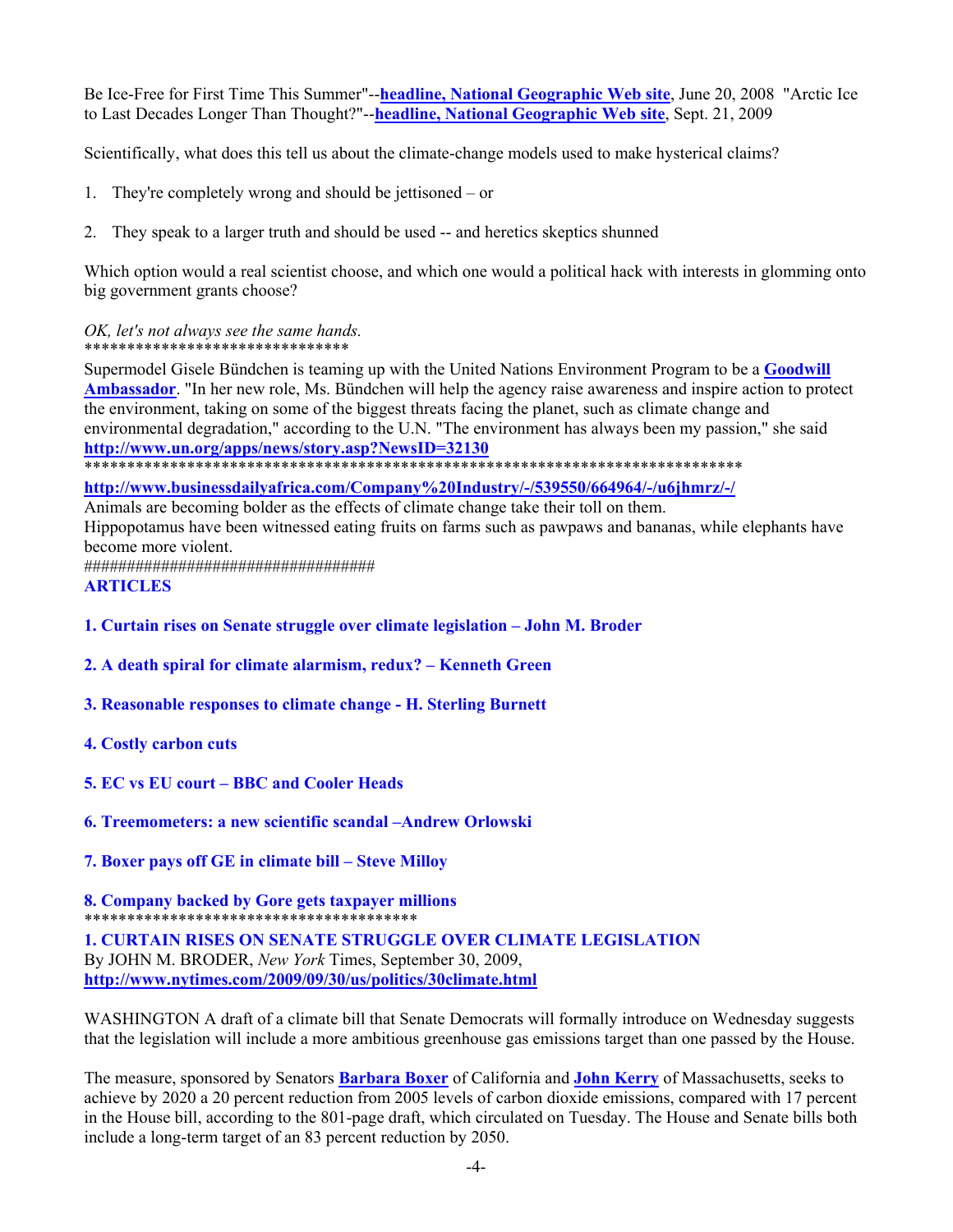The Senate bill will be the focus of a broad political and lobbying struggle, as industry groups, environmental lobbies, local government officials, universities and advocates for the poor all scramble for advantage in legislation that would rewrite the rules of the domestic energy economy. Groups are already spending millions of dollars in organizing, mailing and advertising campaigns to influence the legislation.

The battle has exposed deep rifts within the Chamber of Commerce, the **[National Association of Manufacturers](http://topics.nytimes.com/top/reference/timestopics/organizations/n/national_assn_of_manufacturers/index.html?inline=nyt-org)** and other business lobbies, with companies leaving their trade organizations almost daily in disputes over **[climate](http://topics.nytimes.com/top/news/science/topics/globalwarming/index.html?inline=nyt-classifier)  [change legislation](http://topics.nytimes.com/top/news/science/topics/globalwarming/index.html?inline=nyt-classifier)**. The Chamber of Commerce opposed the House bill and will almost certainly work to weaken or defeat the Boxer-Kerry measure.

The Senate debate will also significantly affect the American negotiating position at climate talks, sponsored by the **[United Nations](http://topics.nytimes.com/top/reference/timestopics/organizations/u/united_nations/index.html?inline=nyt-org)**, that are scheduled for December in Copenhagen.

The bill would set up a **[cap-and-trade](http://topics.nytimes.com/topics/reference/timestopics/subjects/g/greenhouse_gas_emissions/cap_and_trade/index.html?inline=nyt-classifier)** system to achieve the emissions targets, allowing industry and other entities to buy and sell permits within an overall emissions ceiling. The House bill, which narrowly passed in late June, would establish a similar program.

But the Senate measure so far leaves a number of crucial questions unanswered, chief among them how the permits to emit carbon dioxide and other heat-trapping gases would be distributed to utilities, manufacturers, agribusiness and other interests. The allocation of such permits, worth billions of dollars annually, was a subject of intense horse-trading in the House and is certain to touch off a major battle as the Senate debates its own version of the bill.

The Boxer-Kerry bill will be considered in the Senate Environment and Public Works Committee, which Mrs. Boxer heads. Several other Senate panels, including the Finance Committee, led by Senator **[Max Baucus](http://topics.nytimes.com/top/reference/timestopics/people/b/max_baucus/index.html?inline=nyt-per)**, Democrat of Montana, will also play a major role in whatever climate change debate the Senate engages in this fall. A Boxer aide cautioned that the bill was still evolving.

While Mrs. Boxer is promising to begin hearings on her bill on Oct. 20, there is no certainty that other committees will act as quickly. The Finance Committee, where the permit allocation issue and trade questions will be decided, is in the middle of the difficult health care debate and appears to be in no hurry to take on another hugely contentious matter.

The Senate bill reflects months of discussions among Democratic members to address their concerns with the House measure, sponsored by Representatives **[Henry A. Waxman](http://topics.nytimes.com/top/reference/timestopics/people/w/henry_a_waxman/index.html?inline=nyt-per)** of California and **[Edward J. Markey](http://topics.nytimes.com/top/reference/timestopics/people/m/edward_j_markey/index.html?inline=nyt-per)** of Massachusetts, both Democrats. The latest draft of the Senate legislation includes a system somewhat different from the House bills to ensure that the price of emissions permits does not rise or fall too quickly. The Senate measure provides what one senior aide called a 'soft collar' to keep permit prices within a specified range from year to year. *[SEPP says: Another income source for lobbyists*]

The Senate bill would also alter the House approach to so-called 'offsets,' which are ways that polluting industries can get credit for emissions reductions by paying others, like farmers or timber growers, to adopt practices that reduce the overall level of carbon dioxide put into the atmosphere.

In addition, the Senate bill would provide greater incentives for construction of nuclear power plants and for lowemissions transportation systems, an aide working on the measure said. \*\*\*\*\*\*\*\*\*\*\*\*\*\*\*\*\*\*\*\*\*\*\*\*\*\*\*\*\*\*\*\*\*\*\*\*\*\*\*\*\*\*\*\*\*\*\*\*\*\*

#### **2. A DEATH SPIRAL FOR CLIMATE ALARMISM, REDUX?**

Kenneth P. Green, *Master* Resource, September 30, 2009, **http://masterresource.org/?p=5036**

Desperation is setting in among climate alarmists who by their own math can see that the window is rapidly closing on "saving the planet."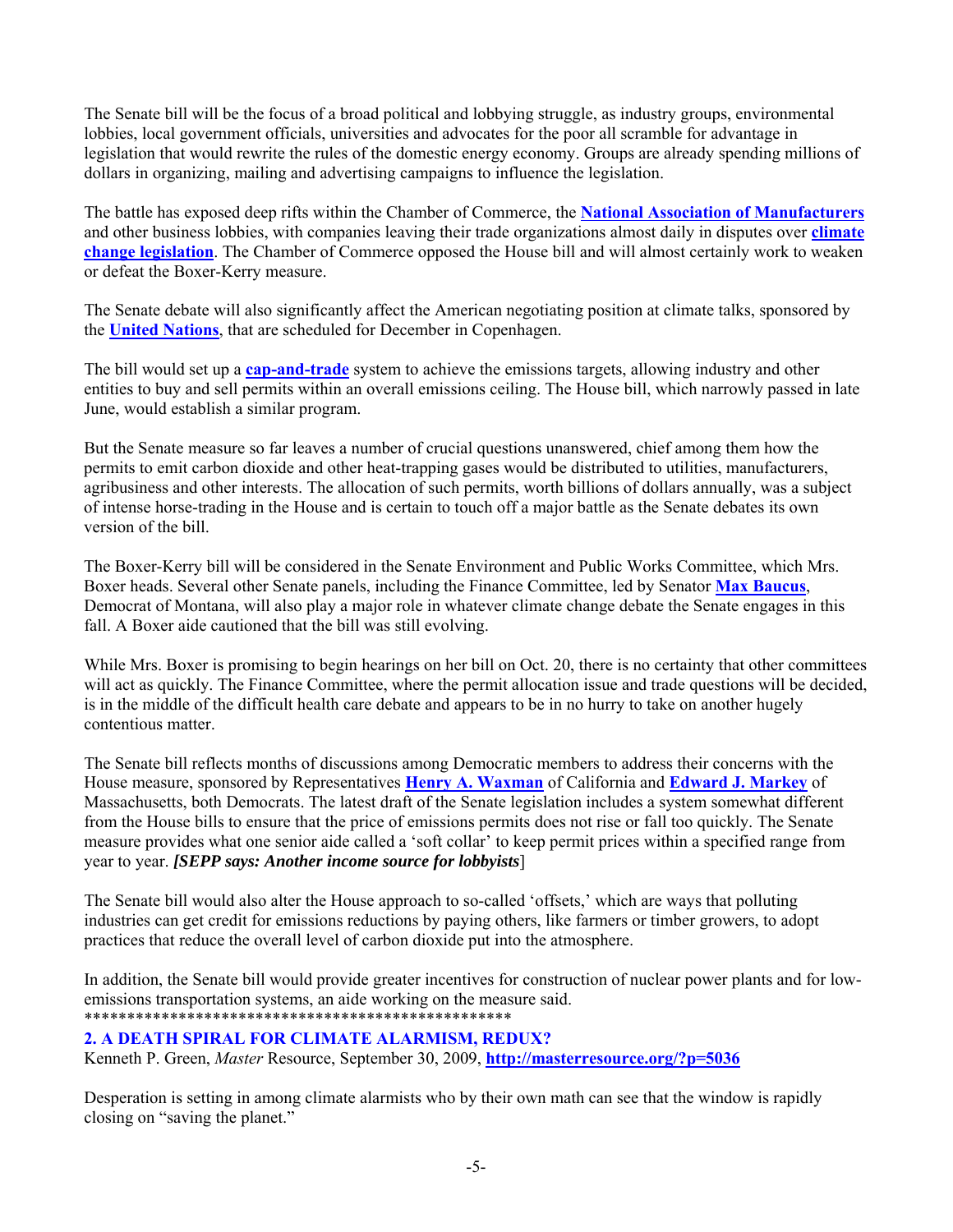James Hansen, for instance, said three years ago in the *New York Review of Books*: "We have at most ten years not ten years to decide upon action, but ten years to alter fundamentally the trajectory of global greenhouse emissions." That was also Al Gore's estimate in *An Inconvenient Truth*. But the time has been ticking away, and it's increasingly obvious that the Gore/Hansen "wrenching transformation" of the U.S. energy system is simply not going to happen.

U.S. cap-and-trade has become a big political liability, in particular, as polls show voters are relatively unconcerned about climate change, and are deeply averse to higher energy prices. That has led Senator John Kerry, for example, to try to hide the ball by changing the name of scheme to "pollution reduction" in order to obscure the reality that it's basically a massive energy tax. Other Left-leaning politicians (the latest being Houston Mayor Bill White, who is running for the U.S. Senate) are announcing their opposition to cap-and-trade. (1)

Renewable energy is also getting more scrutiny than ever before, awakening not only cost-conscious middle America but grass-roots environmentalists concerned about negative local impacts and big-business intrusion. Here is the death spiral that I believe the Climate Crisis Industry fears (and is probably right to fear) - consciously or subconsciously:

- 1. U.S. rejects cap-and-trade in 2009, leaving a climate bill in serious trouble for election-year 2010 and beyond.
- 2. Copenhagen flounders without any U.S. commitment and from developing country opposition, among other things. The failed Kyoto Protocol creeps toward its 2012 expiration date with an 'all pain, no gain' tag.
- 3. EPA action is delayed by court action and public/political opposition, negating implementation for years and effective implementation for longer. Congressional action to de-authorize EPA becomes more and more likely as businesses, and electric utilities in particular, demand certainty to meet growing U.S. electricity demand coming out of a recession.
- 4. The climate continues its decade-long trend of non-warming for another 10 years, as some scientists have predicted. The return of bitterly cold winters, and more years "without a summer" increases public skepticism about climate science. More revelations come out about data manipulation by NASA, and cherry-picking by scientists trying to paint a false picture of recent warming in historical perspective.
- 5. Climate initiatives (renewable energy subsidies, etc.) are increasingly scrutinized and attacked as jobdestroying corporate welfare by the Right and political capitalism by the Left.
- 6 Grassroots opposition builds against wind and solar farms because of landscape, wildlife, and people issues– and with the knowledge that such are not going to make a climatological difference. Environmentalists continue to block renewable projects at the local level, making it increasingly obvious that the U.S. risks energy shortages as conventional power generation is also stalled.
- 7. Given the political impasse, and feeling somewhat duped, more and more science writers and academics will start covering hard climate data/trends rather than uncritically flogging the latest garbage-in/garbage-out forecasting. [Okay, this could be wishful thinking on my part, based on a mistaken belief that left-leaning science writers actually care about balanced reporting, and that academics dependent on government grants might develop something resembling a spine, but we can dream, can't we?]
- 8. More attention focuses on adaptation and climate engineering, both of which spark furious debates on the Left as, respectively, "defeatist" and "playing God with climate."
- 9. The "Great Climate Scare" becomes scrutinized for bad behavior and lessons-learned–which magnifies the intellectual and media turnaround on the issue.
- 10. Political support ebbs for government-dependent wind, solar, and energy efficiency companies, deflating the bubble and leaving a sad industrial trail of broken, obsolete, or uneconomic wind turbines and solar panels.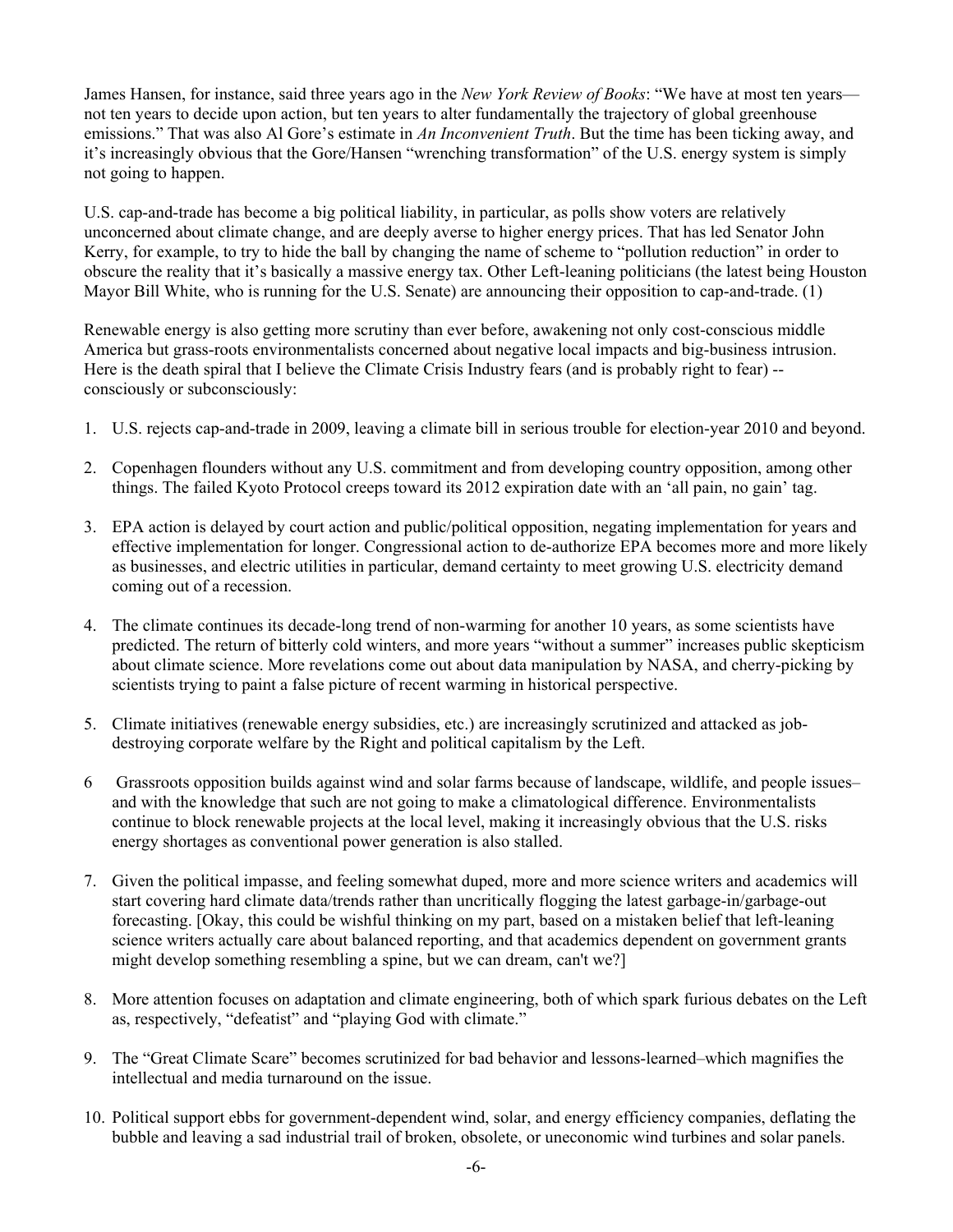In the face of the risks to the climate crisis agenda outlined above, we can expect the climate crisis industry to grow increasingly shrill, and increasingly hostile toward anyone who questions their authority. Politicians are likely to try to ram as much through as they can for their favored constituencies and technologies before the climate crisis runs out of steam and public concern drops even lower. This is the time for those concerned about public policy to be on high alert, as panicked activists and politicians will be trying every trick in the book to enact their agenda by hook or by crook.

Vigilance is called for more than ever in contentious climate debate.

#### *Note: Robert Bradley assisted with this post.*

(1) "In Tyler, TX, [Bill] White told one local resident that he opposes House legislation to cap carbon emissions, often called "cap-and trade," which local energy companies have begun to advertise against on billboards." - Bradley Olson, "Mayor a Different Man on the Stump." *Houston Chronicle*, Sept 29, 2009 \*\*\*\*\*\*\*\*\*\*\*\*\*\*\*\*\*\*\*\*\*\*\*\*\*\*\*\*\*\*\*\*\*\*\*\*\*

#### **3. REASONABLE RESPONSES TO CLIMATE CHANGE**

To combat increasing concentrations of greenhouse gases in the atmosphere, the Obama Administration supports a cap-and-trade system similar to the one implemented by the Kyoto agreement, which commits developed countries to limit and eventually reduce greenhouse gas emissions. In contrast to the economic costs of limits on greenhouse gas emissions there are responses to climate change that would have substantial economic benefits, says H. Sterling Burnett, a senior fellow with the National Center for Policy Analysis.

Climate change is mainly projected to add to existing problems, rather than create new ones. Focused adaptation addresses these problems -- including malaria, hunger and coastal flooding -- directly now, rather than indirectly in the future via emissions reductions, says Burnett:

- For example, according to the World Health Organization, malaria's current yearly death toll of one million could be halved with annual expenditures of \$1.5 billion or less (in 2003 dollars).
- By contrast, limiting emissions to 1990 levels, as called for under the Kyoto Protocol, would reduce the total number of people at risk from malaria in 2085 by 0.2 percent, while costing about \$165 billion in 2010 alone.

**No-regrets policies** are actions that are desirable even if there is no threat of global warming, says Burnett. They would reduce greenhouse gas emissions, increase energy efficiency, reduce harms associated with global warming and/or increase the world's ability to deal with climate-change-associated problems. No-regrets policies include:

- Eliminating fuel subsidies.
- Reducing regulatory barriers to building new nuclear power plants.
- Encouraging breakthroughs in new technology by fostering competition.

Such policies would reduce world emissions, reduce America's dependence on foreign oil, and reduce energy prices for consumers, says Burnett.

As a stopgap measure, geoengineering deliberately modifies the Earth's climate, yet does not address the underlying causes. One type of geoengineering, solar radiation management, seeks to increase the Earth's reflectivity in order to mimic the natural cooling effects of clouds and volcanic eruptions. While the cost of reducing greenhouse gases enough to stave off serious harm has been estimated at 2 percent to 5 percent of gross domestic product (GDP), Johns Hopkins University professor Scott Barrett says that geoengineering solutions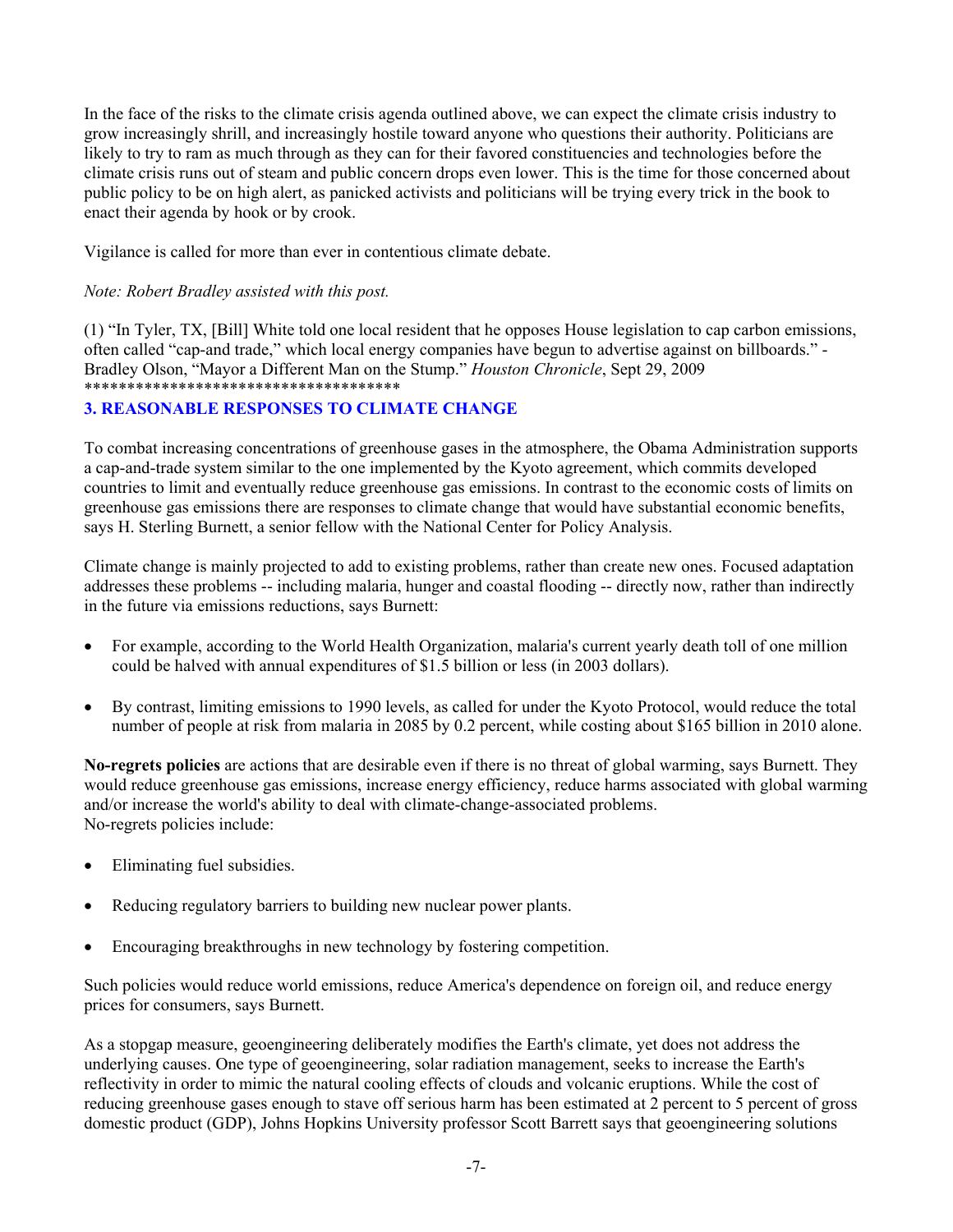would cost only 0.2 percent to 0.02 percent as much as mandatory stringent emissions reductions, while preventing more damage.

These policies, taken together, could do a great deal to minimize the risks of global warming while at the same time promoting economic growth and global development, says Burnett.

#### *[SEPP comment: Of course, all this assumes that GW is bad and is also anthropogenic]*

*Source: H. Sterling Burnett, "Reasonable Responses to Climate Change," National Center for Policy Analysis, Study No. 324, September 30, 2009. http://www.ncpa.org/pub/st324*  \*\*\*\*\*\*\*\*\*\*\*\*\*\*\*\*\*\*\*\*\*\*\*\*\*\*\*\*\*\*\*\*\*\*\*\*\*\*\*\*\*\*\*\*\*\*\*\*\*\*\*\*\*\*\*\*

#### **4. COSTLY CARBON CUTS**

Imposing steep immediate cuts on carbon dioxide emissions in an attempt to slow man-made global warming will cause far more harm than it will do good, says Bjorn Lomborg, who heads up the Copenhagen Consensus Center, a Danish think tank.

Why? The costs of carbon rationing would far outweigh the benefits.

To get a sense of what would be involved in trying to achieve even moderate carbon dioxide reductions, Lomborg looks at the case of Japan:

- Japan's commitment in June to cut greenhouse gas levels 8 percent from its 1990 levels by 2020 was scoffed at for being far too little.
- Yet for Japan -- which has led the world in improving energy efficiency -- to have any hope of reaching its target, it needs to build nine new nuclear power plants and increase their use by one-third, construct more than 1 million new wind-turbines, install solar panels on nearly 3 million homes, double the percentage of new homes that meet rigorous insulation standards, and increase sales of "green" vehicles from 4 percent to 50 percent of its auto purchases.
- Japan's new prime minister was roundly lauded this month for promising a much stronger reduction, 25 percent, even though there is no obvious way to deliver on his promise; expecting Japan, or any other nation, to achieve such far-fetched cuts is simply delusional.

The new international goal, agreed upon by the big economies at the G-8 meeting this summer, aims to keep the increase in the planet's average temperature under 2 degrees Celsius above what it was in pre-industrial times. What would this cost? Imagine for a moment that the fantasists win the day and that at the climate conference in Copenhagen in December every nation commits to reductions even larger than Japan's, designed to keep temperature increases under 2 degrees Celsius.

- The result will be a global price tag of \$46 trillion in 2100, to avoid expected climate damage costing just \$1.1 trillion, according to climate economist Richard Tol, a contributor to the Intergovernmental Panel on Climate Change, whose cost findings were commissioned by the Copenhagen Consensus Center and are to be published by Cambridge University Press next year.
- That phenomenal cost, calculated by all the main economic models, assumes that politicians across the globe will make the most effective, efficient choices.
- In the real world, where policies have many other objectives and legislation is easily filled with pork and payoffs, the deal easily gets worse.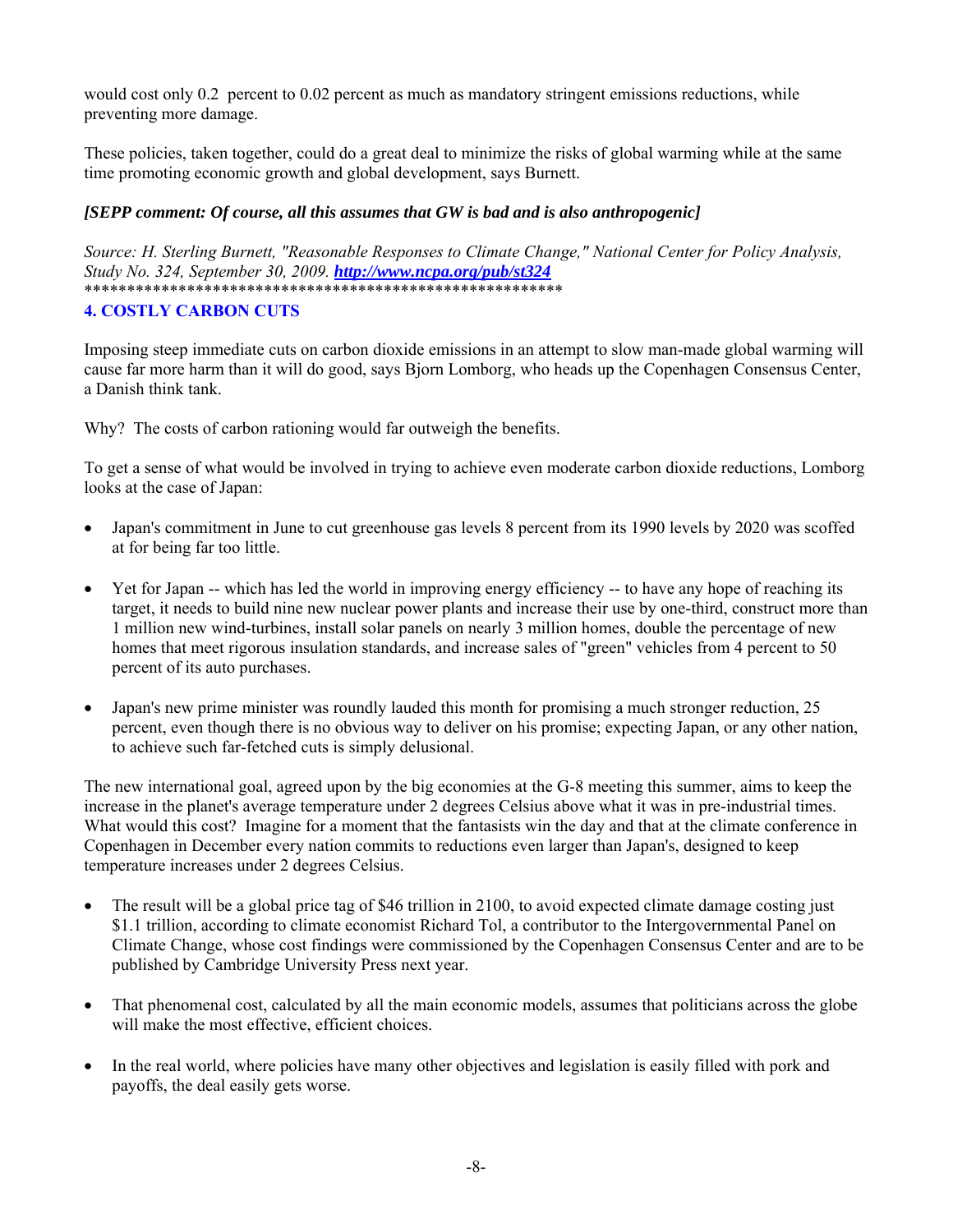*Source: Ronald Bailey, "Carbon Rationing Will Hurt the Poor Worse, Argues Skeptical Environmentalist Bjorn Lomborg," Reason, September 28, 2009; based upon: Bjorn Lomborg, "The Costly Carbon Cuts," Washington Post, September 28, 2009.* 

*For Reason text: http://reason.com/blog/show/136370.html For Washington Post text: http://tinyurl.com/costlycuts* \*\*\*\*\*\*\*\*\*\*\*\*\*\*\*\*\*\*\*\*\*\*\*\*\*\*\*\*\*\*\*\*\*\*\*\*\*\*\*\*\*\*\*\*\*

#### **5. EC vs EU Court:**

**EU in tussle over CO2 emissions By Lawrence Peter BBC News, http://news.bbc.co.uk/2/hi/8273016.stm**

The European Commission is considering pursuing a legal fight with the EU's top court over management of the EU Emissions Trading Scheme (ETS).

On Wednesday the European Court of First Instance annulled commission decisions which sought to cut the CO2 emissions quotas of Poland and Estonia.

The court defended the right of EU states to set their own CO2 quotas.

"We are very disappointed and are studying the judgment with a view to a possible appeal," the commission said. "Our actions will be guided by the need to protect the integrity of the carbon market and give legal certainty," a commission spokeswoman, Barbara Helfferich, told BBC News.

She said several other EU member states were challenging the commission over CO2 emission allowances: Bulgaria, Hungary, Latvia, Lithuania and Romania.

Meanwhile, EU governments are striving to reach a common position on CO2 targets ahead of the December global summit on climate change in Copenhagen.

The BBC's environment correspondent Roger Harrabin says the court ruling is another setback for the EU carbon markets, which are still in the "settling down" period.

He says it certainly does not bode well for the EU's effort to persuade the US into a global carbon market.

#### **Carbon number-crunching**

The commission had disputed the national allocation plans (NAPs) drawn up by Poland and Estonia for the 2008- 2012 carbon trading period.

The commission said Poland's CO2 quota should be cut by 27% and Estonia's by 48%.

Under the ETS, CO2 permits are traded, with heavy polluters buying extra permits from enterprises that pollute less.

The scheme, launched in 2005, is aimed at reducing carbon emissions across the EU, as part of the battle against global warming.

Former communist bloc countries in Central and Eastern Europe want more lenient CO2 allowances, arguing that they made significant emissions cuts in the 1990s and that they need to catch up with the more developed, older EU member states.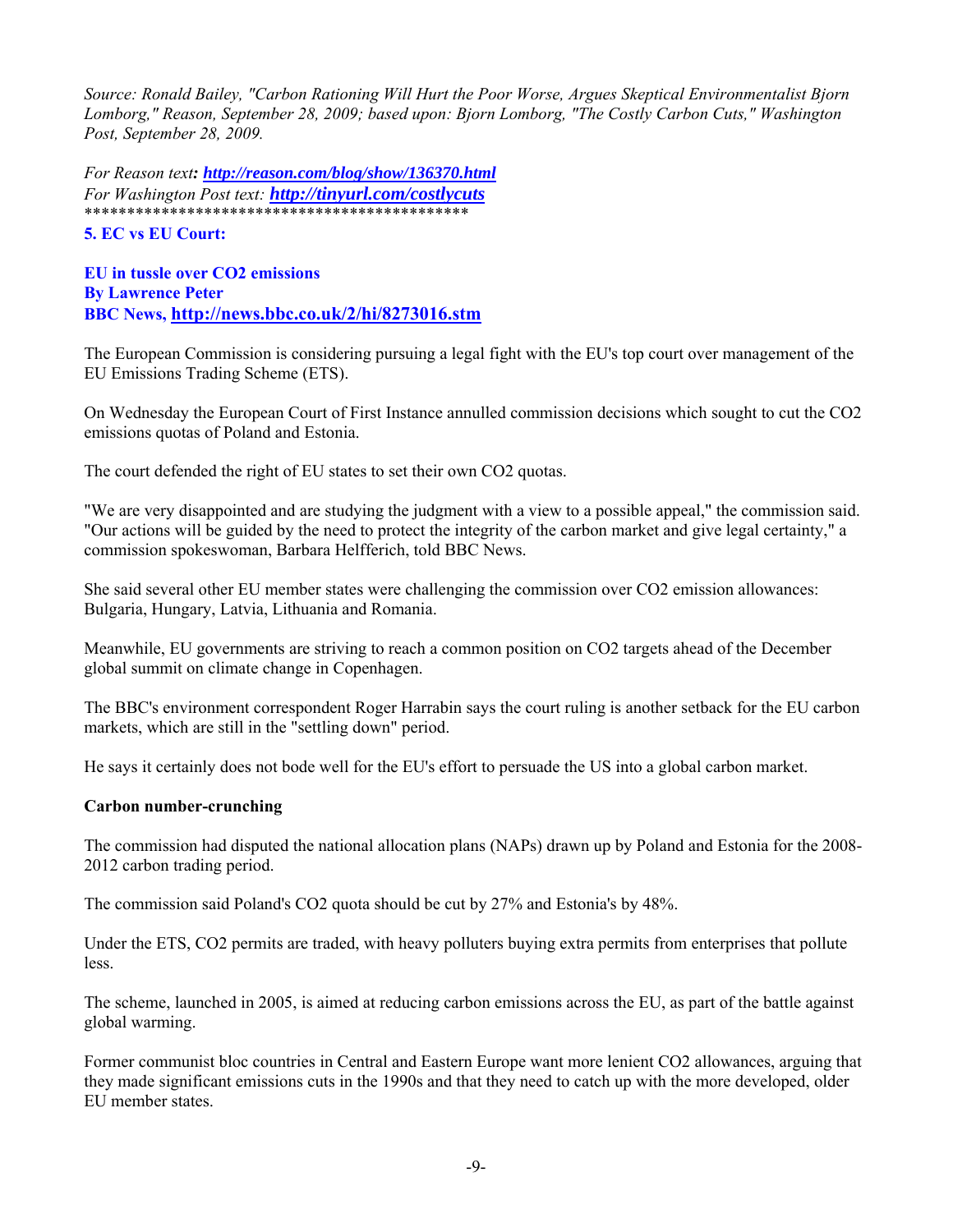The court ruled that "a member state alone has the power, first, to draw up the National Allocation Plan (NAP), which it notifies to the Commission and... second, to take final decisions fixing the total quantity of allowances which it will allocate for each five-year period, and the distribution of that quantity amongst economic operators".

The ruling said the commission "has a power of review in respect of NAPs, a power which is very restricted".

It concluded that the commission had "exceeded the margin for manoeuvre conferred upon it" by the EU directive that set up the ETS.

Mrs Helfferich said there was now a need to "revise the allocation procedure".

She stressed that the carbon market would not now be "swamped with allowances" that Poland and Estonia were claiming.

She said it was the commission's duty to check the emissions data submitted by member states, which forms the basis of the NAP.

In its ruling, the court said the commission "cannot claim to set aside the data in the NAP in question so as to replace them at the outset by data obtained from its own assessment method".

### **Cap-and-Trade Falters in Europe**

The European Unions marquee climate change policy -- an international cap-and-trade energy-rationing scheme - suffered a major set back this week after the EU's second highest court ruled that the European Commission exceeded its powers by establishing energy-rationing quotas far below what sovereign nations had requested.

Under the EU's Emissions Trading Scheme, individual nations submit emissions reductions targets for domestic industry to the European Commission for review. The Commission rejected proposals for 2008-2012 by Estonia and Poland, and issued lower targets in their stead. Estonia and Poland sued and the European Court of First Instance ruled that the Commission overstepped its jurisdiction.

The decision likely will affect pending cases brought against the ETS by other Central and Eastern European States, including Slovenia and the Czech Republic. These countries are largely dependent on coal, and they are more worried about the prospect of switching to natural gas from Russia (their former Soviet masters) than they are about rising temperatures.

The ruling threatens to destabilize the EU's cap-and-trade scheme. If the supply of energy ration coupons is constantly subject to litigation, then they will have little value, and the ETS will fail.

The Cooler Heads Digest is the weekly e-mail publication of the Cooler Heads Coalition. For the latest news and commentary check out the Coalition's website, **www.globalwarming.org** . \*\*\*\*\*\*\*\*\*\*\*\*\*\*\*\*\*\*\*\*\*\*\*\*\*\*\*\*\*\*\*\*\*\*\*\*\*\*\*\*\*\*\*\*\*\*\*\*

## **6. TREEMOMETERS: A NEW SCIENTIFIC SCANDAL**

By Andrew Orlowski (**andrew.orlowski@theregister.co.uk** ) **http://www.theregister.co.uk/2009/09/29/yamal\_scandal/** Posted in **Environment** 29 Sept 09

A scientific scandal is casting a shadow over a number of recent peer-reviewed climate papers. At least eight papers purporting to reconstruct the historical temperature record may need to be revisited, with significant implications for contemporary climate studies, **the basis of the IPCC's assessments**. A number of these involve senior climatologists at the British climate research centre (CRU) at the University of East Anglia. In every case, peer review failed to pick up the errors. At issue is the use of tree rings as a temperature proxy, or dendrochronology. Using statistical techniques, researchers take the ring data to create a "reconstruction" of historical temperature anomalies.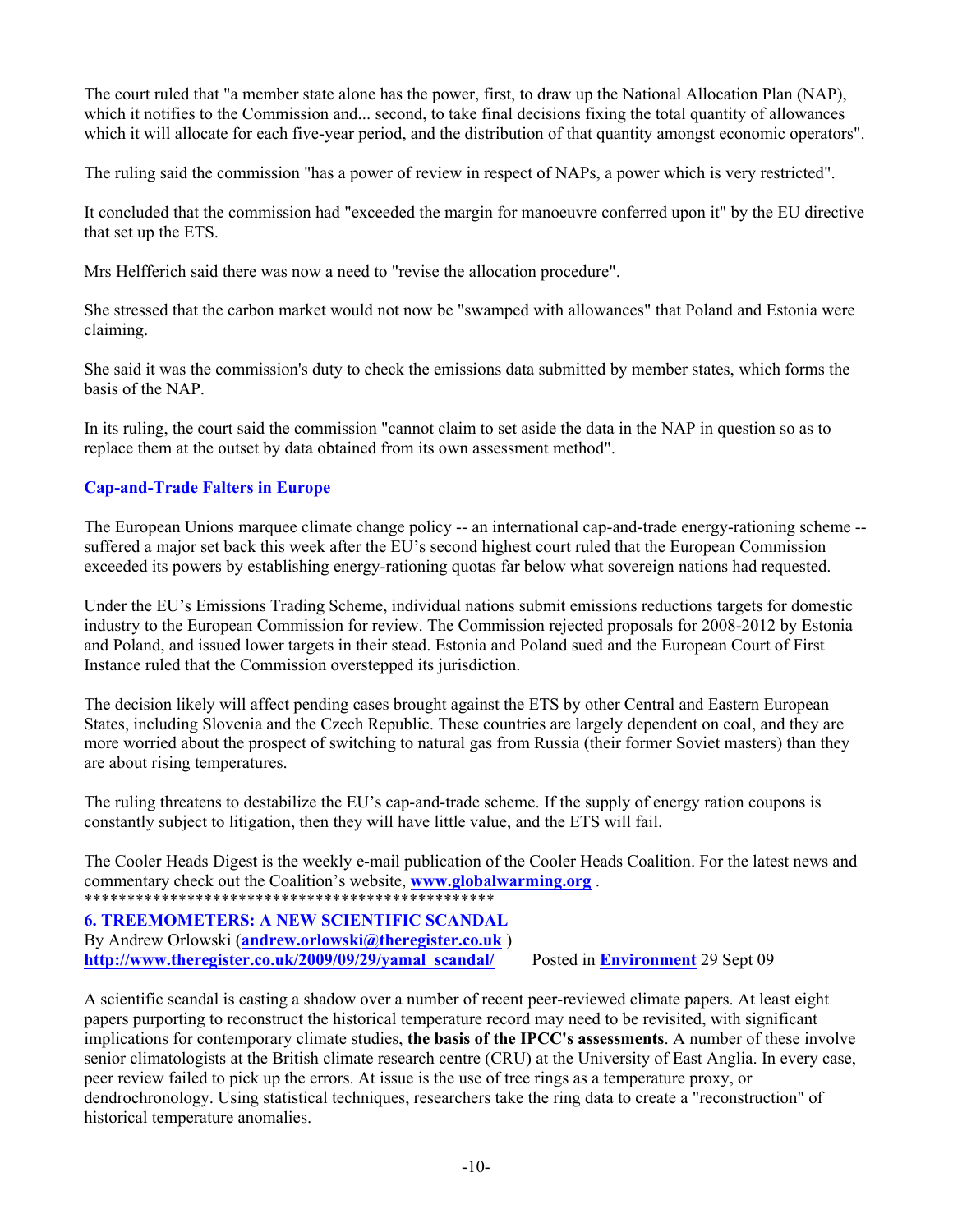But trees are a highly controversial indicator of temperature, since the rings principally record CO2, and also record humidity, rainfall, nutrient intake and other local factors. Picking a temperature signal out of all this noise is problematic, and a dendrochronology can differ significantly from instrumented data. In dendro jargon, this disparity is called "divergence". The process of creating a raw data set also involves a selective use of samples - a choice open to a scientist's biases. Yet none of this has stopped paleoclimatologists from making bold claims using tree ring data.

------------------------------------------------------------------------------------------------------------

Here is McIntyre's early qualitative assessment of the impact of the Yamal tree finding on the entire suite of favored IPCC reconstructions. It's a worthwhile read. **http://www.climateaudit.org/?p=7229#comments** Here is McIntyre's actual post which is somewhat lower key than others. It was actually the culmination of several recent expositions: **http://www.climateaudit.org/?p=7168** \*\*\*\*\*\*\*\*\*\*\*\*\*\*\*\*\*\*\*\*\*\*\*\*\*\*\*\*\*\*\*\*\*\*\*\*\*\*\*\*\*\*\*\*\*\*\*\*\*\*\*\*\*\*\*

### **7. BOXER PAYS OFF GE IN CLIMATE BILL**

Steve Milloy, "Green Hell Blog," **http://greenhellblog.com/2009/09/30/boxer-pays-off-ge-in-climate-bill/** 

Sen. Barbara Boxer's climate bill set to be released today contains a provision that will compensate General Electric quite nicely for its lobbying and media efforts promoting climate legislation.

Section 821(c) requires that, by December 12, 2012, the EPA set standards for greenhouse gas emissions from "new aircraft and new engines used in new aircraft." General Electric is the world's largest manufacturer of commercial and military jet engines, a business worth about \$12 billion in annual revenues.

So the Boxer bill would compel airlines and the military, when purchasing new aircraft and new aircraft engines, to purchase more expensive "green" engines made by GE, according to standards set by the current and GElobbied Obama administration.

Keep in mind that GE CEO Jeff Immelt is a member of President Obama's Economic Recovery Advisory Council.

More evidence that GE's political action committee (GEPAC) meant what it said in its August 19, 2009 e-mail to employees: The intersection between GE's interests and government action is clearer than ever.

Other payoffs to GE will likely be uncovered as Boxer's bill virtually requires the purchase of other GE products, including wind turbines, solar panels and water products. \*\*\*\*\*\*\*\*\*\*\*\*\*\*\*\*\*\*\*\*\*\*\*\*\*\*\*\*\*\*\*\*\*\*\*\*\*\*\*\*\*\*

#### **8. COMPANY BACKED BY GORE GETS TAXPAYER MILLIONS**

#### *World's First Luxury Plug-in Hybrid Electric Vehicle*

*Initial production is anticipated to be 15,000 vehicles annually, with pricing to start at \$87,900.*  See **http://www.brighthub.com/environment/renewable-energy/articles/18904.aspx** , and **http://news.cnet.com/8301-10784\_3-9803688-7.html**

#### **Gore-backed Fisker gets US\$528.7M loan for luxury hybrids**

Alan Ohnsman, Bloomberg News: September 25, 2009

Fisker Automotive Inc., a U.S. startup planning to sell luxury plug-in hybrid cars, secured a federal loan for as much as US\$528.7-million to fund production of its low-emission models.

Energy Secretary Steven Chu said the Irvine, Calif.-based company will get the conditional financing for development of two lines of plug-in hybrids. The loan is the fourth such announcement under a program intended to spur a market for vehicles that reduce fuel use and greenhouse gases.

"Plug-in hybrid electric vehicles could revolutionize personal transportation and cut our dependence on foreign oil, not to mention give us cleaner air and less carbon pollution," Chu said in a statement. The Fisker project may create as many as 5,000 jobs, the Energy Department said.